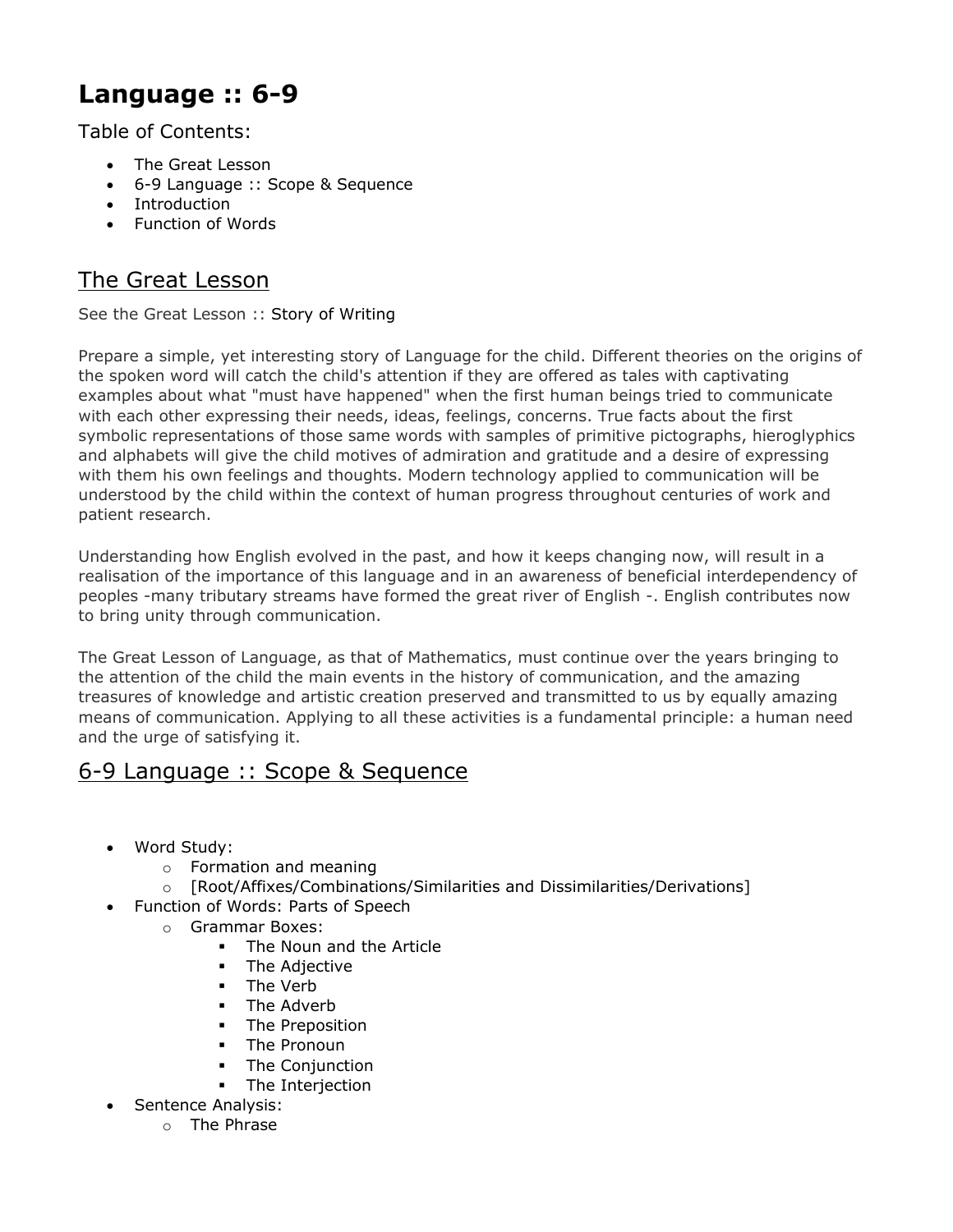- o The Sentence
- o The Clause
- o Degrees of Dependency

# **Introduction**

Language is the framework upon which all other elementary studies lay. It is the vehicle that, in distinct turns, is examined, erected, and then embraced as the means of exploring related elementary disciplines. Development of strong creative writing and composition skills provide the impetus, initially motivating an enjoyment of the creative process, and later, by including each student in the work of editing, as further refinement of the same. A more formalized, individual presentation of grammar, spelling, and sentence analysis skills enriches each student's efforts.

The sensitive period for language occurs between the ages of 6-8. The child is interested in understanding language and its component parts: words, their meaning, their function, and their relationships with one another. Dr. Montessori's materials apply the principle of isolation of difficulty, which allows the child to individually explore the elements of language .

Because of the nature of the materials, they must be presented to children in the 5 - 8 age range.

# Scheme for Presentation

The primary aims of this work are to give a very strong impression of each function of speech and to understand the relationships between them. Indirectly, the child is being prepared for later grammar study, as well as practicing reading and writing, and enriching his/her vocabulary.

Functions of the following parts of speech are presented in the first year elementary class, between 6 and 7 years old:

- **A**. Noun
- **B**. Article
- **C**. Adjective & Symbols of the Noun Family
- **D**. Verb

The remainder of the functions of words will be presented in the second year, between 7 and 8 years:

- **E**. Aspects of the Verb
- **F**. Preposition
- **G**. Adverb
- **H**. Conjunction
- **I**. Interjection

This spacing will allow the child more time to practice and fully understand the functions.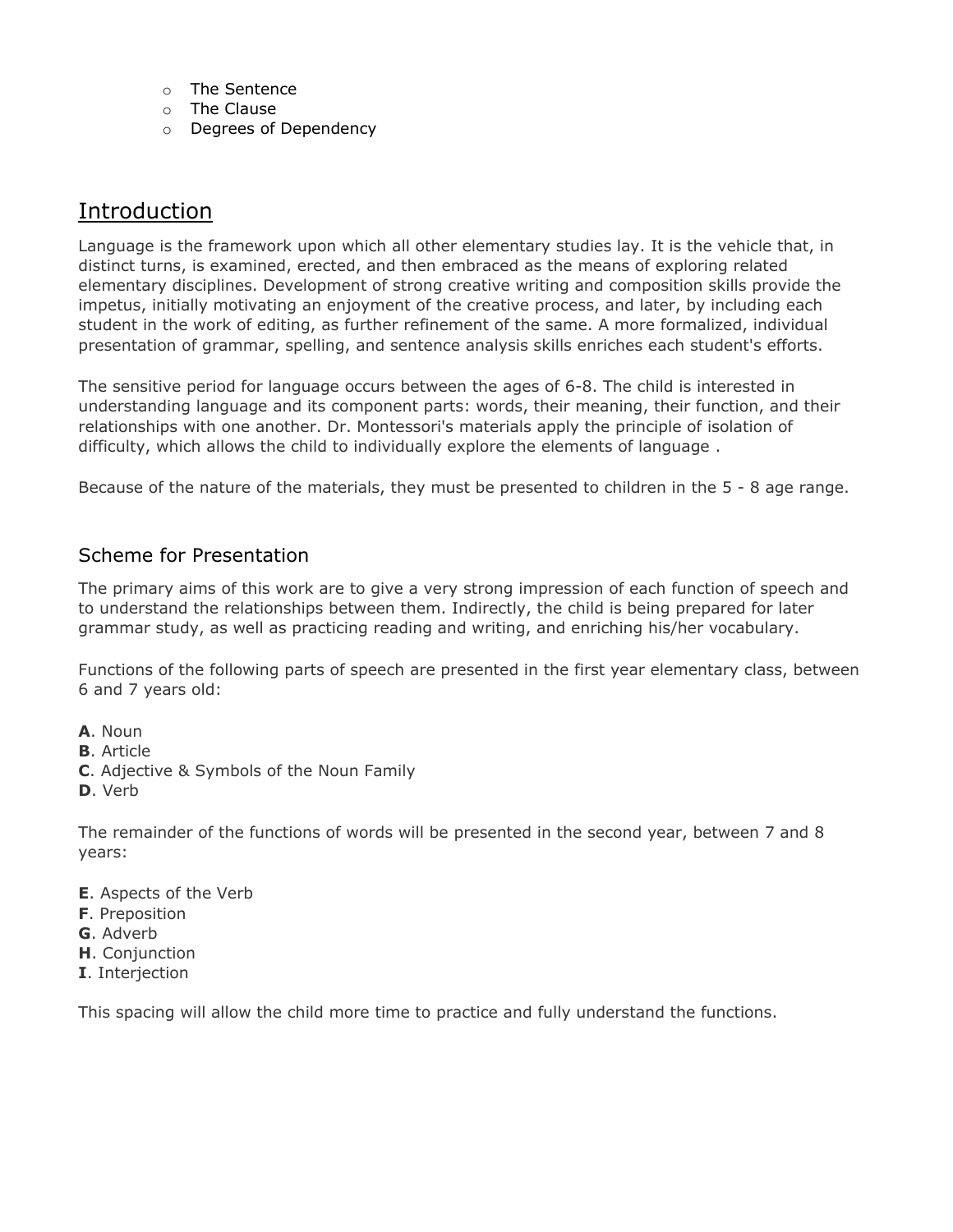**Noun**

# *"Nouns are the spiritual substance of material objects."* - Maria Montessori

### **Materials**:

...box of grammar symbols ...labels for movable objects in the environment and/or ...miniature environment labels (one for each child)

# **Presentation: (Group presentation) Introduction:**

Since we know how to speak, write and read, we can begin to study our language. The teacher asks a child a question. We notice that the child answers with all of the words in the exact order. We will learn why the words are arranged in that special order, add the special names for the different types of words. Though there are thousands of words in our language, all of them belong to one of nine groups. Each group has its own name and symbol. The box of nine symbols are examined, the colors and shapes. With these symbols we will be able to classify all of our words.

The box is put away. The teacher gives each child a label. As before, the children read the label silently and bring the object named. When the child returns, he/she identifies the object. This word names this object. All of these words are names for things. These words are called nouns.

Here the teacher recalls the story of the first humans. At first humans had no language, then they gave names to things: their homes, things in their houses, the animals, plants, rocks and soil, the sky, sun, stars, to rivers, mountains, ... (go on through progression of civilization) ... humans gave names to everything. But these humans died and the names - the nouns they used lived on. The number of nouns has increased. Everything has a name; they are called nouns.

**Exercise:** The child draws a picture of an object, writes the label underneath and the word noun underneath that.

# **Article**

# **Materials:**

...box of objects - some singular and others plural ...a label for each object (use the, a and an) ...samples of advertisements

# **Presentation: (Group presentation):**

The objects are brought out on the table. The teacher asks for an object of which there is only one: the plate. The teacher asks for an object of which there are several: the bead. The child gives one to the teacher - I don't want this one. The child tries again. How many beads do we have? How many plates? When I asked for the plate, it was easy because there is only one. But when I asked for the bead, you didn't know which one was right. When there is more than one of something, I should say: a bead. When I have only one of something I can say: the house. How would I ask for this object? the shoe. How would I ask for one of these? an elephant., and so on.

The objects are on a distant table. The teacher gives each child a label and the child brings what is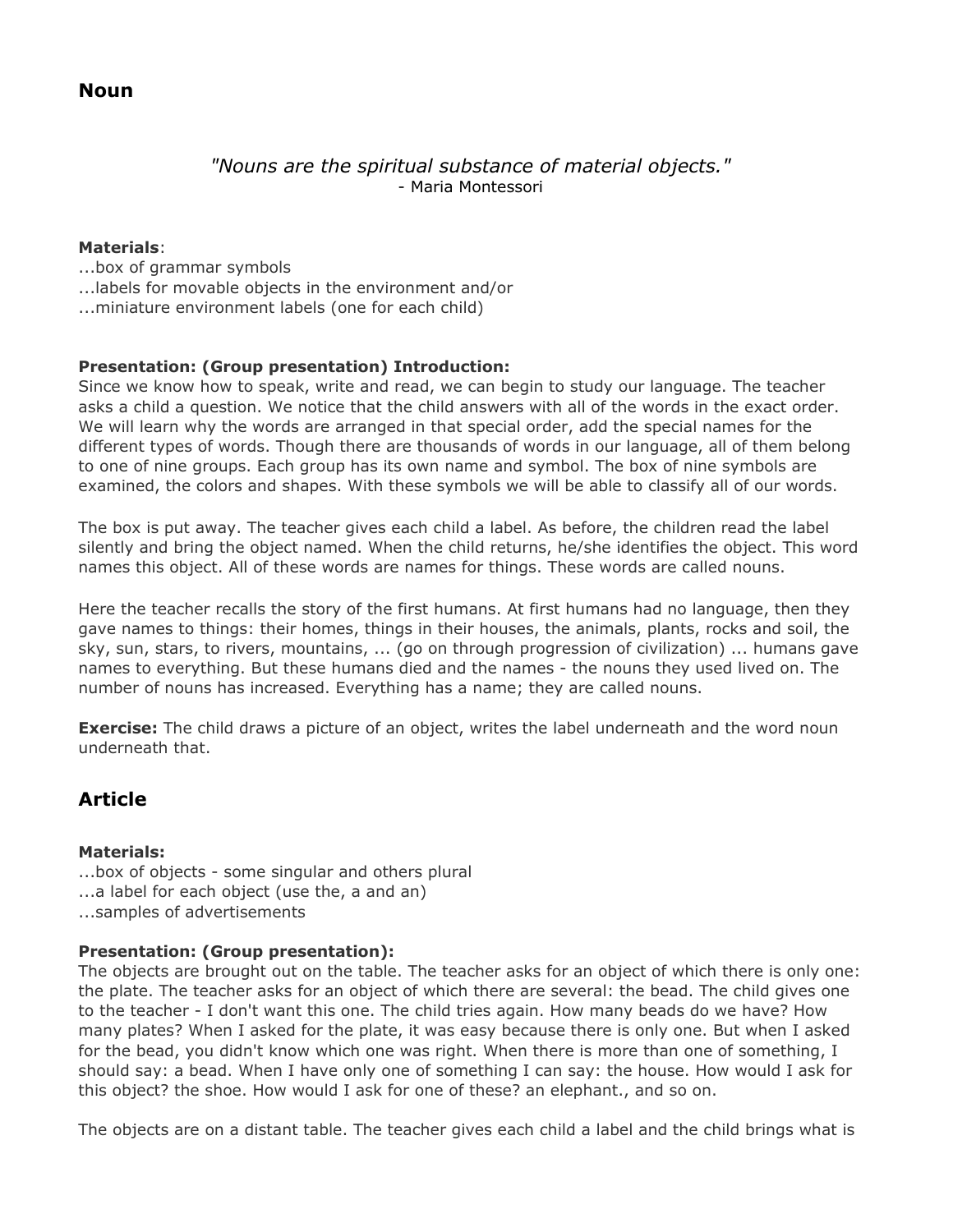indicated, reading the label when he/she returns.

Because you have brought a button, I know there must be more than one on the table. This must have been the only hat because you have brought the hat. We know that names of objects are called nouns.

These little words: a, an, the are called articles. (article: Latin articulus, diminuitive of artus - meaning joint; a small part, member)

#### **Exercise:**

...The child works with all of the objects in the farm using prepared environment labels which include the appropriate article.

...The child draws a picture of the object, writes the label underneath, and writes article or noun underneath.

# **Adjective & Symbols of the Noun Family**

# **Materials:**

...3 like objects differing only in color ...blank labels, red and black/blue pens

### **Presentation 1: Game of Three Objects**

**Review:** All things have names; the names of things are nouns. Nouns are often linked with articles. In our language we have three; a, an, the. Other languages have many, while others (e.g. Japanese and Latin) have none. Nouns also have another kind of companion. These help us to understand nouns better.

The three objects (flowers) are placed on the table. The teacher asks for a flower. But this is not the one I want. I want a white flower. It's not enough for me to say a flower. How did you know I wanted this one? I told you which color of flower I wanted. The teacher writes a label: the white flower (the adjective is written in red; the article and noun in blue or black). The child reads it and places it on the right object. This continues until all three are labeled. Now each noun has a companion. The child identified the noun and article. This word: white is an adjective. The second and third period follows. (adjective: from Middle English from Middle French from Latin adjectivum, adjectivus meaning added.)

# **Presentation 2: Symbols of the Noun Family (could be same session)**

#### **Materials:**

...3 pyramids - lg. black, medium blue, small lt. blue ...small dishes containing the symbols charts of the noun family

#### **Presentation:**

Instead of writing the words below to identify nouns, adjectives and articles, the three symbols pyramids are presented, identified and placed above the corresponding word of a label.

#### **Review:**

Who do you think invented the symbols for grammar? Maria Montessori. Why did she choose a pyramid? She wanted something old and special, like nouns. The noun is very special in every language and it is as old as humanity. The pyramids are ancient monuments which are still preserved today. Therefore the noun is represented by a pyramid. She choose the color black,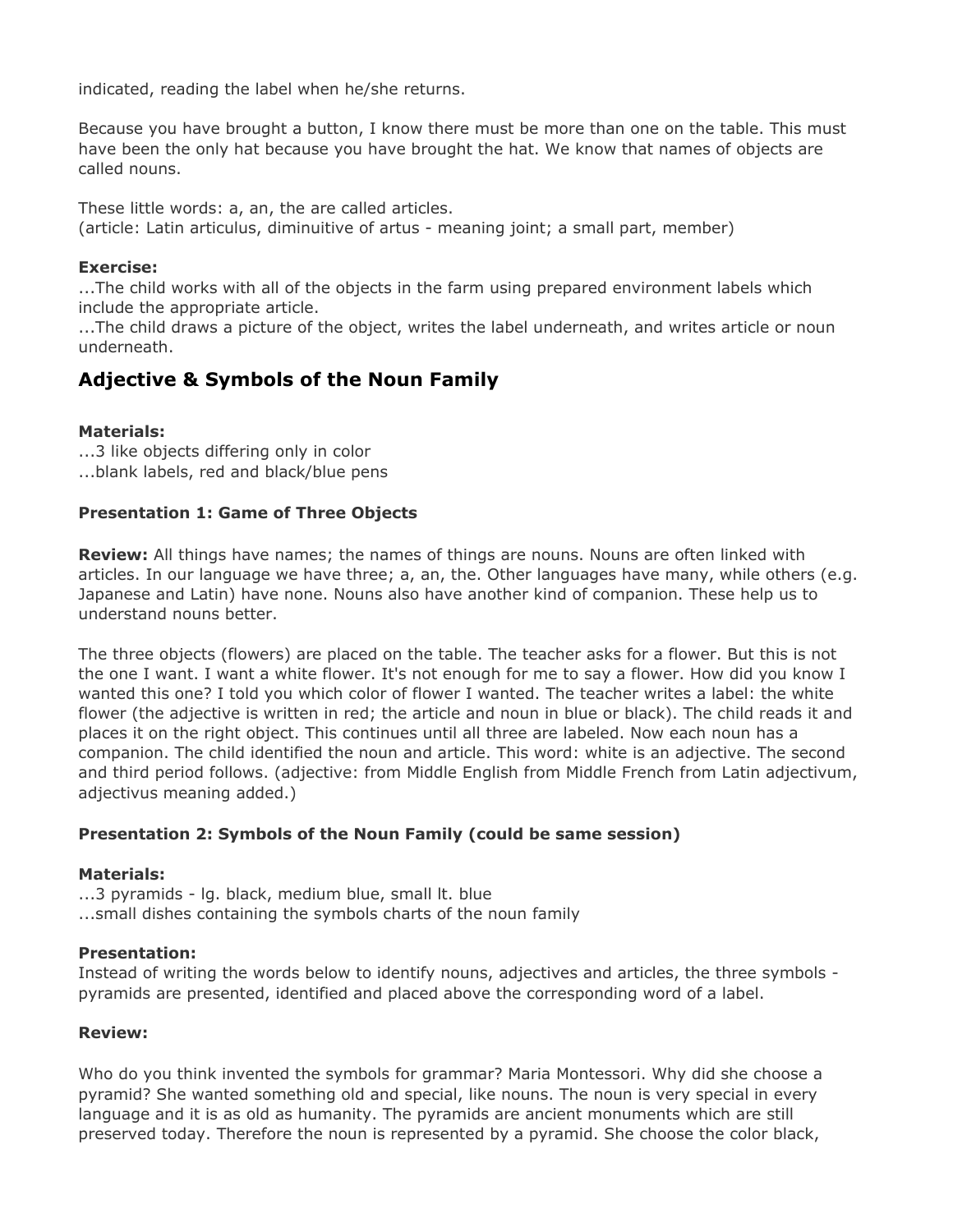because it represents something very old - coal.

Because the article and the adjective always need to be with the noun, they are represented by pyramids, also. They are smaller and blue. In order to identify all of the things in our environment, we would need a closet full of these pyramids. So Maria Montessori made things simpler for us.

The symbols are shown to represent one face of the pyramid. These are substituted for the pyramids. The child then puts symbols next to each label.

Charts are shown which identify the noun family, that the article and adjective are dependent on the noun. To call attention to the relative positions, the teacher writes *the red* flower on a strip of paper. The child reads it. Then the strip is torn into three pieces.

The child tries to arrange them so that it will make sense, and sees there is only one logical way.

**Etymology:** noun, from Latin "nomen", meaning name. It is one of the most important parts of a sentence. Without a name, a thing cannot exist.

article, from Latin "articulus", diminuitive of arto, extremity. It gives movement to the noun; it can be definite or indefinite.

adjective, from Middle French "adjectif", from Latin adjectivum, which means added. It expresses a quality of the noun, so as to limit and clarify.

++ ADJECTIVE GAMES

#### **1. Game of Quality**

**Materials:** a folder which contains several cards, on one is the definite article; on another is a noun, and on several others are adjectives. Above each word is the appropriate grammar symbol. The length of the article card and one adjective card is equal to the length of the noun card which is equal to one half the width of the open folder.

#### **Presentation:**

Various impromptu objects are placed about the room. The objects differ only in quality, i.e. the torn paper, the

wrinkled paper, the lined paper, the printed paper, the blank paper, etc. The teacher arranges the cards in the folder, i.e. the lined

paper, and asks the child to read and then fetch the object indicated. While the child is gone and has his/her back turned, the

child rereads the cards, brings back the first object and gets the different one. This continues for several different qualities.

# **2. The Detective Game #1 (Teacher and Child)**

**Materials:** an envelope of 54 triangles of 3 different colors; of 3 different sizes and 6 types: 9 acute-angled isosceles triangles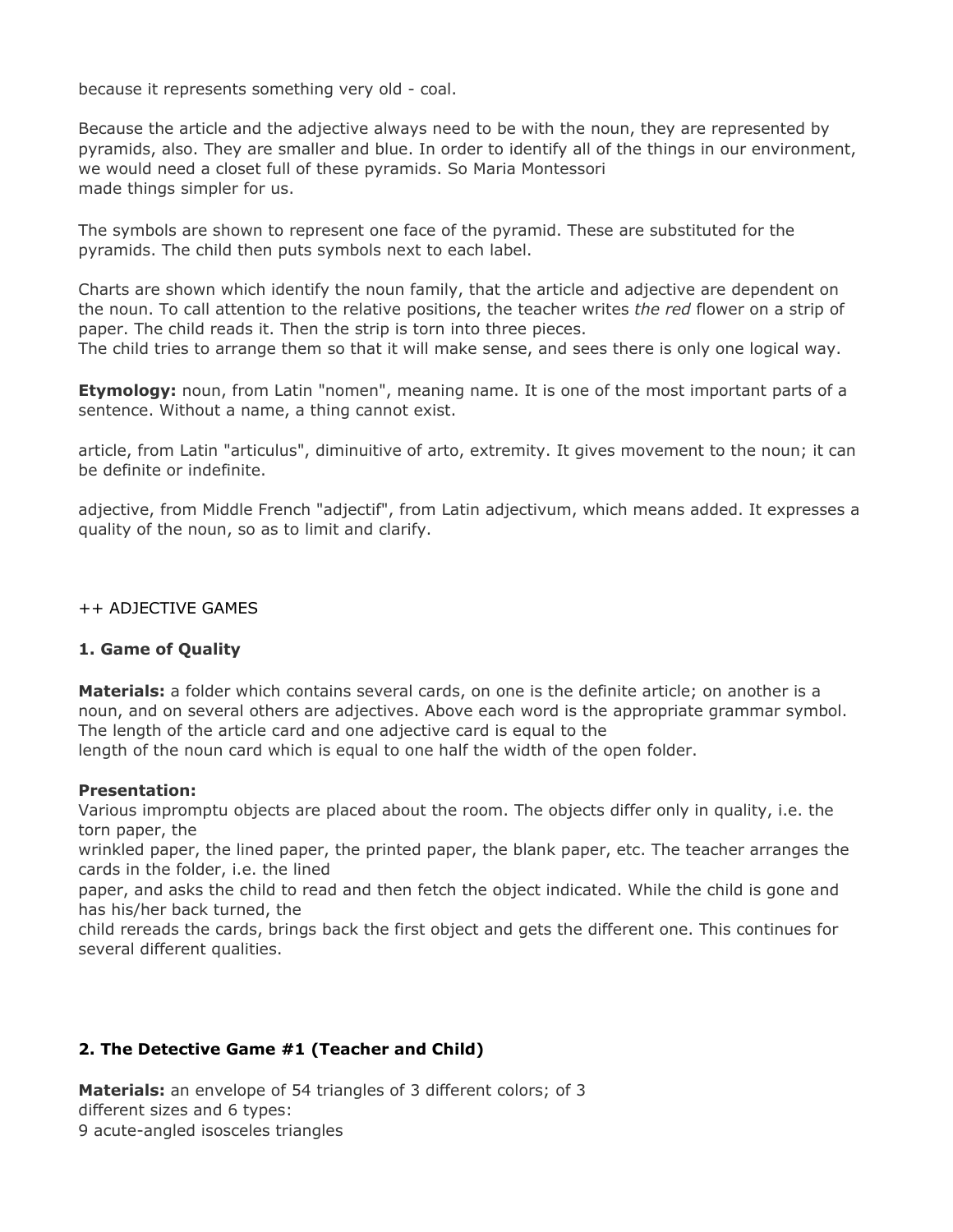9 right-angled isosceles triangles

9 obtuse-angled isosceles triangles

(three of each color)

9 acute-angled scalene triangles (three of each size)

9 right-angled scalene triangles

9 obtuse-angled scalene triangles

## **Presentation:**

The triangles are scattered on the table. The teacher says, I want only one of these. Can you guess which one it

is? The child may guess or choose one. No, that is not the color of the one I want. The child guesses the color and isolates all of

the triangles of the right color. The guessing goes on, each time eliminating some triangles as the qualities are narrowed down. As

each correct quality is identified, the teacher writes a label, i.e. after the child has found that the triangle must be green, the three

labels are arranged: the green triangle. At the end, when only one triangle is left, the adjectives cover all of its characteristics: the large green obtuse-angled isosceles triangle.

The child reads the labels. It was necessary to use many adjectives to find the right triangle from among that large group. The labels are taken up and mixed and lain out again. With the same adjectives we would still be able to find the correct triangle, but the arrangement/order of the adjectives usually sounds best in only one way. The child rearranges them to find which order sounds best.

## 3. Detective Game #2 (Child Alone)

**Materials:** the 54 triangles

white labels on which are written: thetriangle, and the eleven adjectives

#### **Procedure:**

added.

The child takes the labels the and triangle and chooses the adjectives he/she wants and places them between the and triangle.

(The child will see that he/she can only choose one of each category, because it is not possible to be, for example, small and large at the same time.)

Once the labels are arranged, he/she sets out to find that triangle. He/she may draw it or trace it and write (copy) the qualities beneath. The symbols may also be

**4. Detective Game #3: (Group of Children)**

Materials: the 54 triangles 54 prepared labels (strips) on which is written the description of one triangle for each label, i.e. the red large acute-angled isosceles triangle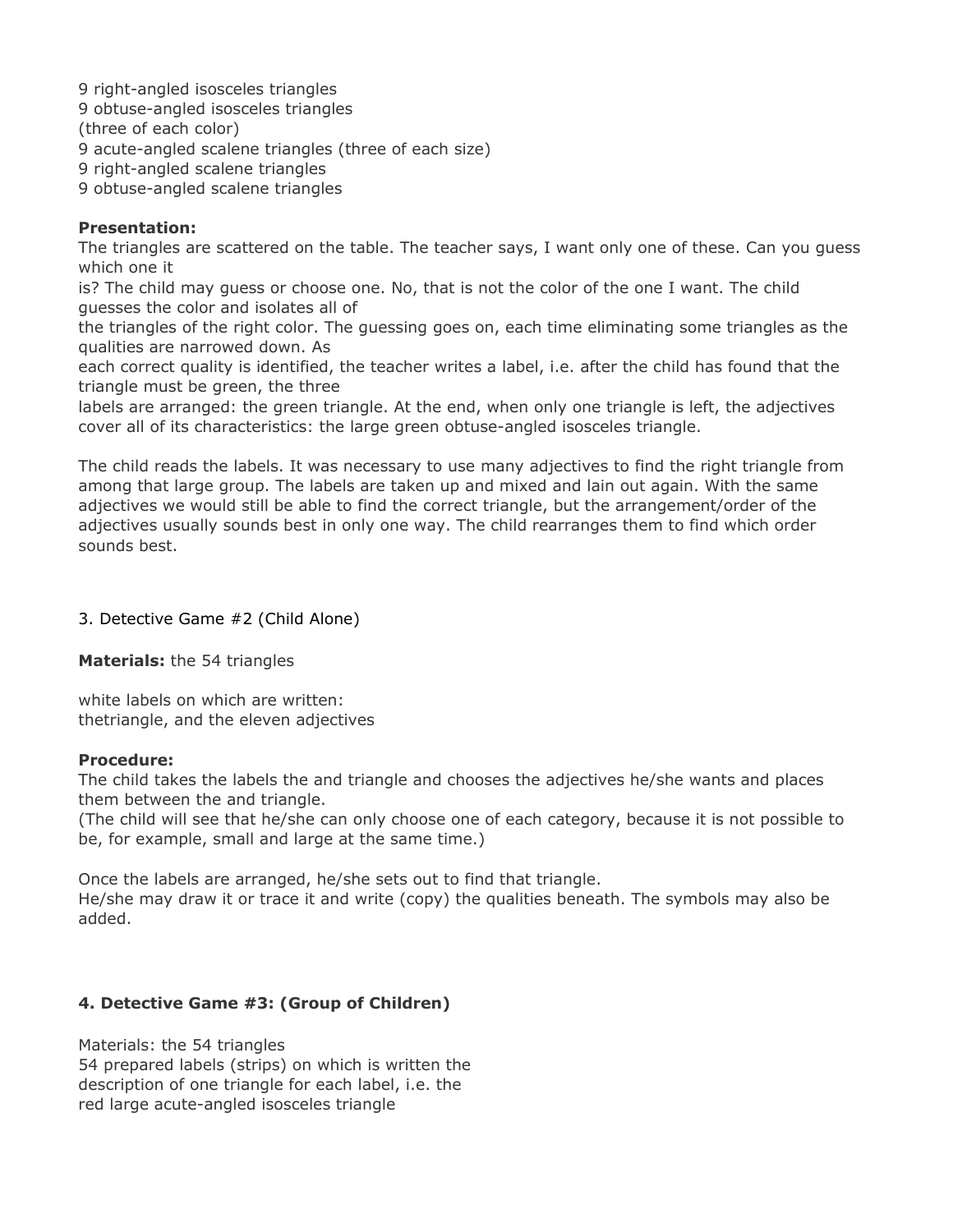**Procedure:** The labels are given out to the children, so that all of the labels are distributed. The triangles are now scattered over a

large space. All of the children proceed to find their triangles. In the end none should be left.

# **5. Exercise of Logical Agreement: An Object and a Quality**

**Materials:** 20 nouns on black cards 20 adjectives on brown cards (to match grammar box) (Note: The adjectives used should be objective, i.e., not "good" or "pretty".)

**Presentation:** The noun cards are given to the child and he/she reads them as he/she lays them out in a column. The teacher reads an adjective card, and the child guesses with which noun it should be paired.

For a little amusement, after all of the adjectives have been matched, they are collected, shuffled and placed again in the

column. The child reads each combination and states whether or not it could make sense. Some adjectives are very particular, while some can describe many nouns, ex: a sharp knife

The teacher selects three nouns at random and isolates them. The child is given all of the adjectives and tries to match as many as possible.

# **6. Exercise of Logical Agreement: A Few Objects and Many** Qualities

**Materials:** 3 or 4 nouns on black cards many (20 or 30) adjectives on brown cards

# **Presentation:**

The noun cards are placed in a row and read. Taking the stack of adjectives, the child reads one and places it with one of the nouns, making a column before each noun.

# **7. Adjectives in the Miniature Environment**

**Materials:** the pieces of the miniature environment corresponding reading labels which now have the article, adjective and noun the grammar symbols

**Presentation:** The children each bring an object from the environment and place them at random on the table. The teacher writes a label; the broken plate, which has the adjective written in red. The child reads it silently and places it with the object. He/she identifies the function of each word, placing the symbols over the words. Each child receives a label. Here again the exercise of tearing and rearranging the words may be done to emphasize the position of the adjective. Each child may draw and copy the label, pasting the symbols appropriately in his/her notebook. The old miniature environment labels which had the article and noun should be replaced by labels including adjectives.

#### **8. Noun - Adjective Charts**

On a chart or piece of paper the noun and adjective symbols are pasted at the top. One noun is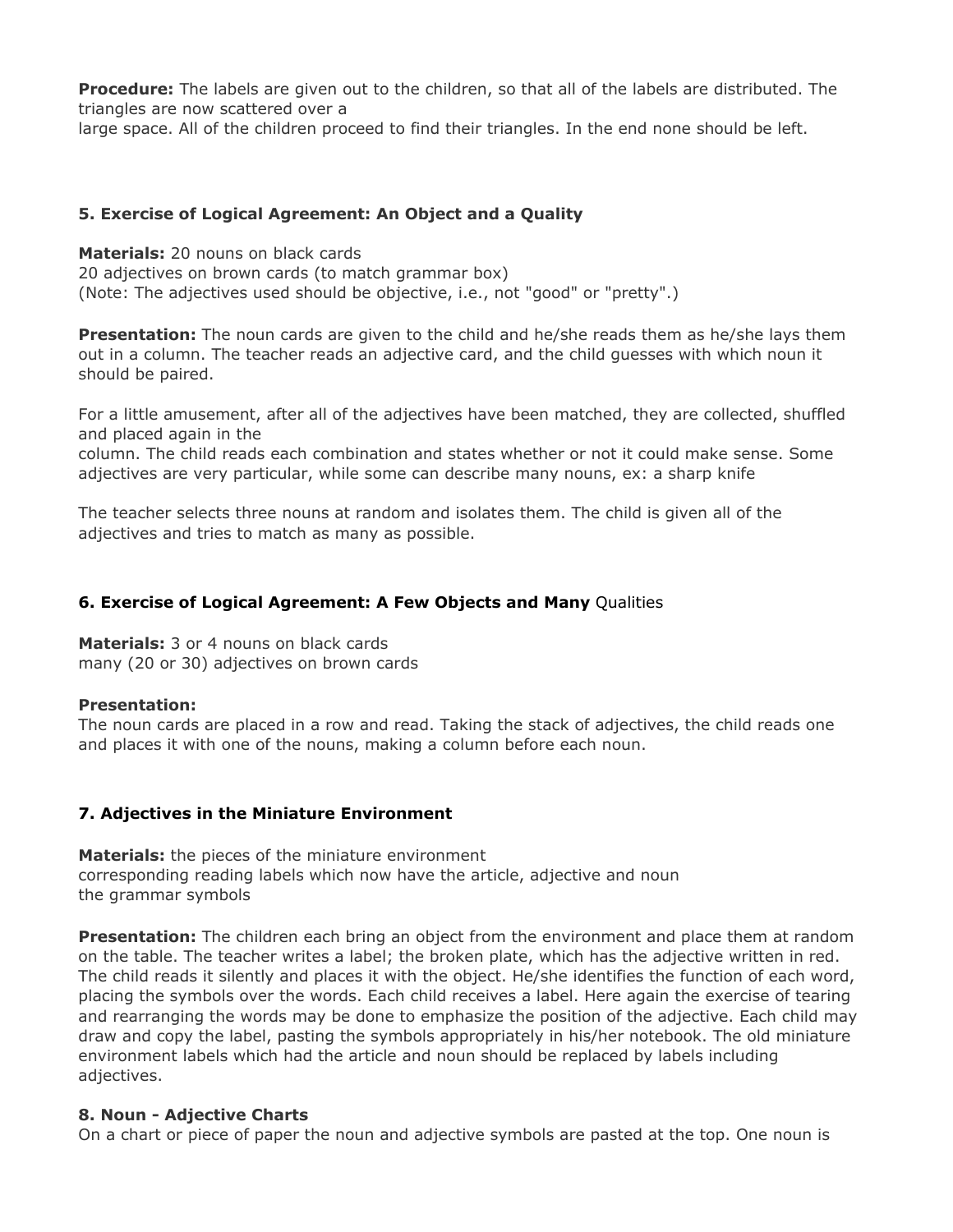written under the noun symbol. The child thinks of adjectives that agree and writes them in a column. This may be done by one child over a space of time or by many children collaborating.

**Note:** Before going on, check the child's comprehension with questions in reference to adjectives: How many adjectives are needed to distinguish between two like objects? May I change the positions? May I use just any adjective? No

# **Verb**

# **1. The Difference Between Matter and Energy**

**Materials:** strips of paper, black and red pens miniature environement black pyramid, red sphere grammar symbols: noun, article, adjective, verb insets of geometry cabinet: circle, triangle, polygons

**Presentation:** The teacher writes the labels for some objects consisting of noun, article and adjective written in black. A few children read the labels and bring the objects. Other labels are written in red; these are simple commands, i.e. run, walk. The children read these silently an execute the commands.

All of the labels are placed on the table: the environment labels with their objects and the verb commands alone. The objects are here, but where is run and walk? They have disapppeared. These are verbs. The verb is energy. Examples of energy in activity are given, recalling the generation of body heat through activity. Like a coal or wood fire is energy, it gives off heat and light. Energy is very important to life. Verbs show energy.

**Presentation:** Symbols The pyramid is presented, and the child recalls that it represents the noun. The symbol chosen for the verb is a red sphere. The noun is very stable; it cannot move. The verb moves quite a bit and freely. (Verb - from Latin verbum, word par excellence, the most important word). In the same way as the triangle represents the pyramid, a circle represents the sphere. The freedom of movement is shown with the metal insets. The greater the number of sides, the more freely it moves.

**Aims:** to give the symbol and etymology of the verb

**Concept:** The verb shows energy.

# **2. The Action Disappears**

**Materials:** miniature environment objects

**Presentation**:The objects are on the table. The teacher asks the child to put the objects in the basket. Where are the objects? Where were they at first? You performed an action. Where is the action? The action has disappeared but something has happened to the objects; they have changed their positions. The verb has given life to the objects. The matter remains but the action is no longer seen.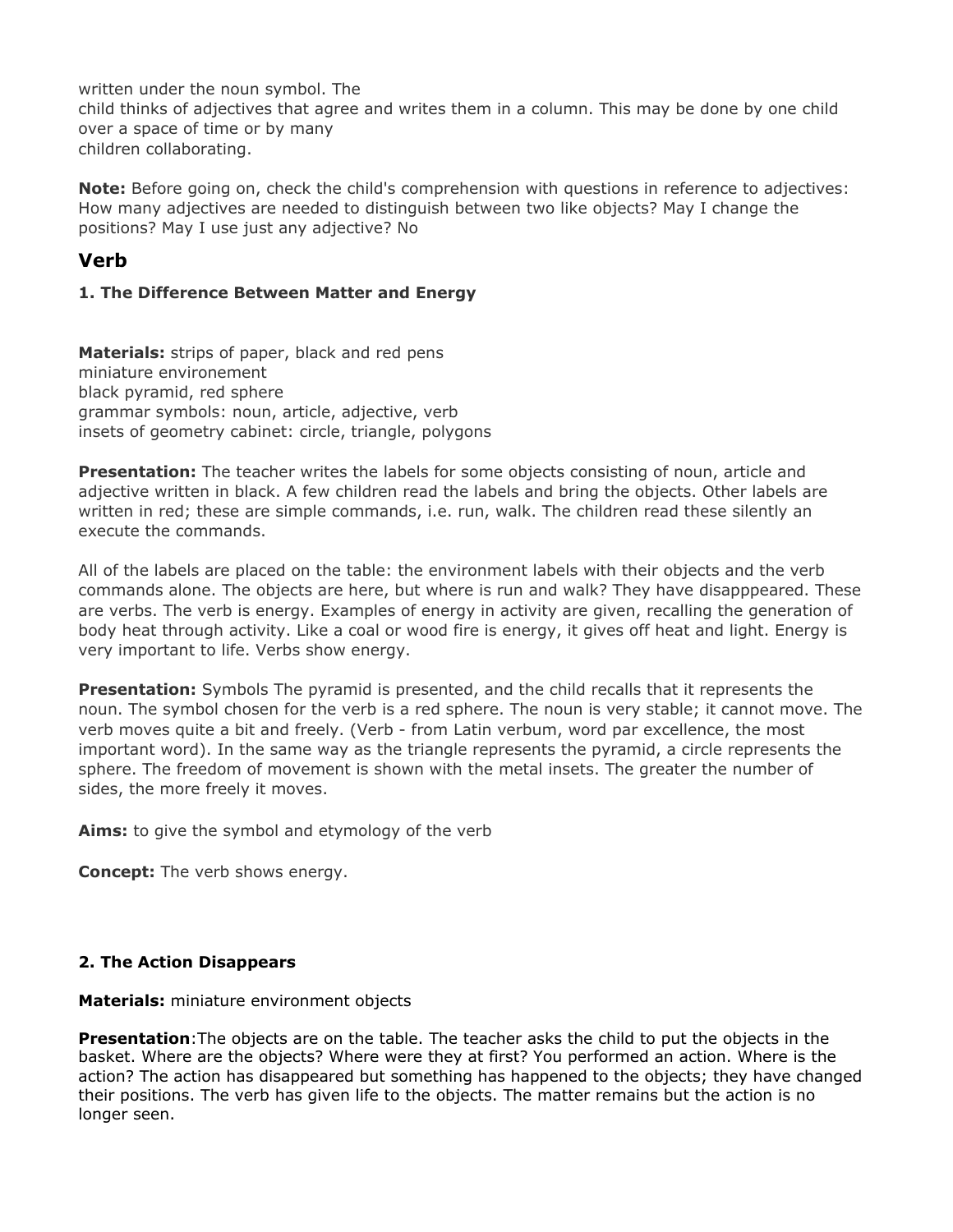**Aim:** to show that the verb gives life to objects

#### **3. Energy Needs Matter**

**Materials:** strips of paper

#### **Presentation:**

The teacher writes two commands - one is transitive; the other is intransitive, i.e. walk and eat. It is observed that one child can perform while the other cannot, because he/she has no object. One action depended on having an object (to eat), while the other action depended solely on the child. Some verbs require an object while others require only someone to do it.

**Aim:** to indirectly prepare for transitive and intransitive verbs

#### **4. The Verb is Movement**

**Materials:** basket of one word commands

#### **Presentation:**

If we have a group of marionettes that are not moving, they are simply objects without life. When someone comes along and pulls their strings, he/she makes them dance, walk, wave their arms; he/she gives them movement. The verb is movement. The children stand limp like immobile marionettes. The teacher gives each one a verb command. As soon as the child receives the command, he/she begins to execute the action. The marionettes have come to life. One by one the teacher takes the command cards back from the children's hands. Each in turn stops the action to become limp once again.

**Aims:** to understand that the verb signifies movement; to understand the function of the verb and all of its characteristics.

5. Exercise of Logical Agreement Between Action and Object

**Materials:** 10 verbs on red cards 10 nouns on black cards

#### **Presentation #1:**

The two stacks of cards are shuffled. The child reads the verbs as he/she places them in a column. he/she then takes the nouns one at a time and tries to match them, i.e. read a story or polish a shoe.

The child may write this list of pairs in his/her notebook, or he/she may take only one list and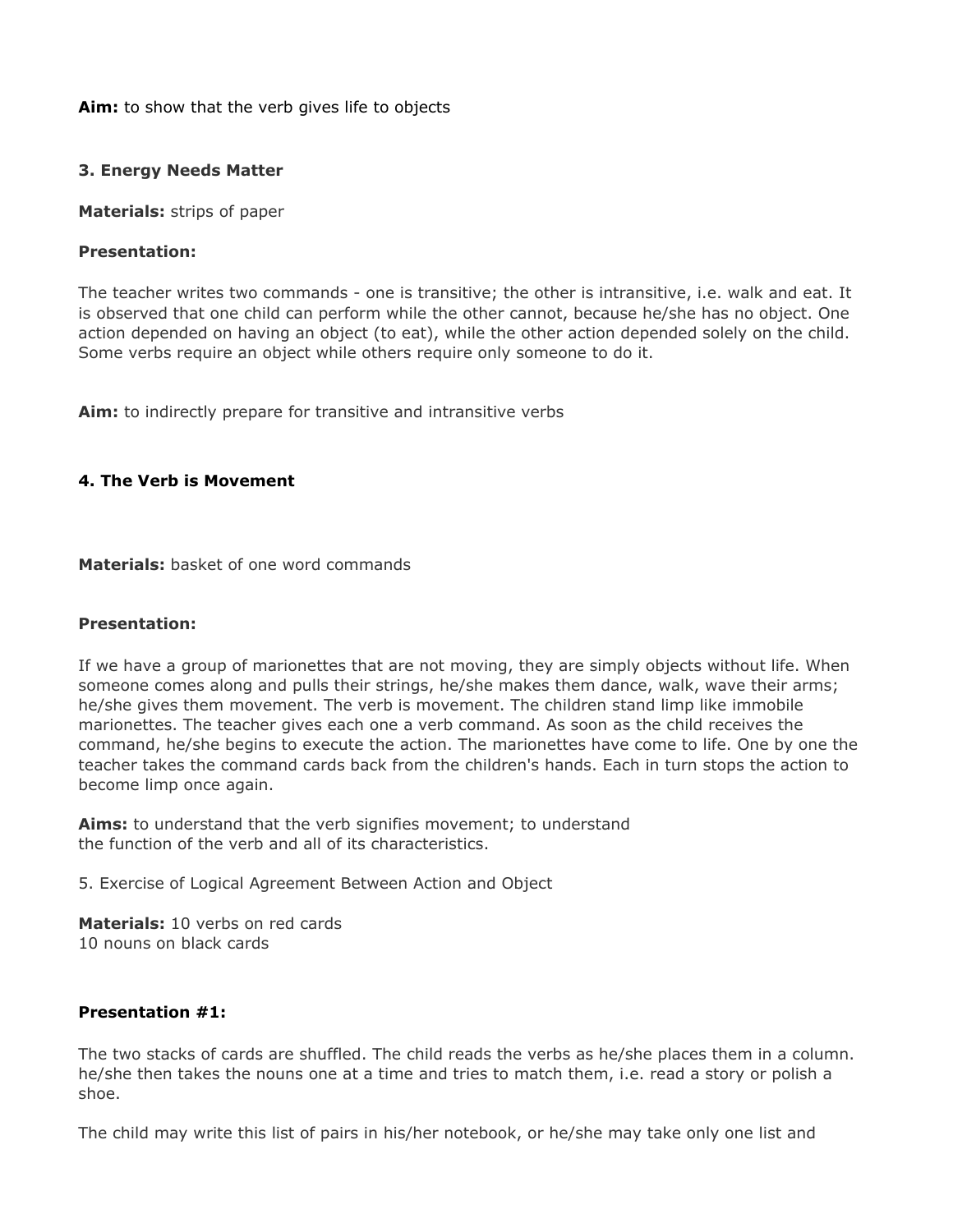compose the other as he/she writes it in his/her book. To amuse the children, the nouns may be collected and redistributed randomly. This will clearly show that some objects don't make sense with certain verbs.

**Aim:** to bring the child to a point of consciousness that energy must have its specific object in order to make sense.

#### **Presentation #2: One Verb and Many Objects**

The verb cards are arranged in a column. For each verb the child tries to match as many objects as he/she can. Some verbs take many objects, i.e. draw, throw; while others take few or only one, i.e.drink, light.

Aim: to understand that one verb may act on (apply to) many objects, but all of the objects must have a logical connection.

# **Aspects of the Verb**

### **1.The duration of the action depends upon the presence or absence of an object.**

#### **Presentation:**

The teacher writes several commands of which some are transitive and some are intransitive. These are distributed to the children and they begin executing the commands at the same time. It is observed that some children have finished their actions, i.e. write a word, open the door, while others have not finished because no one has told them to stop, i.e. walk, hop.

**Aim:** Point of consciousness: An action without an object may last forever. An action with an object has a specific point of completion.

**Indirect Aim:** comprehension of transitive and intransitive verbs; concept of infinitive

#### **2. The difference between past and present.**

#### **Presentation:**

The teacher writes a command, which the child reads and executes. What have you done? I have brought you a pencil.What did it say for you to do on this card? Bring me a pencil. You say that you have brought me a pencil, not I bring you a pencil.

The present tense lasts only while the action is being done. Once the action is finished, it is already in the past. More examples are given.

**Aim:** to notice the change in the verb for past and present

Indirect aim: to prepare for verb conjugations

# **3. Different durations of the present**

**Presentation:**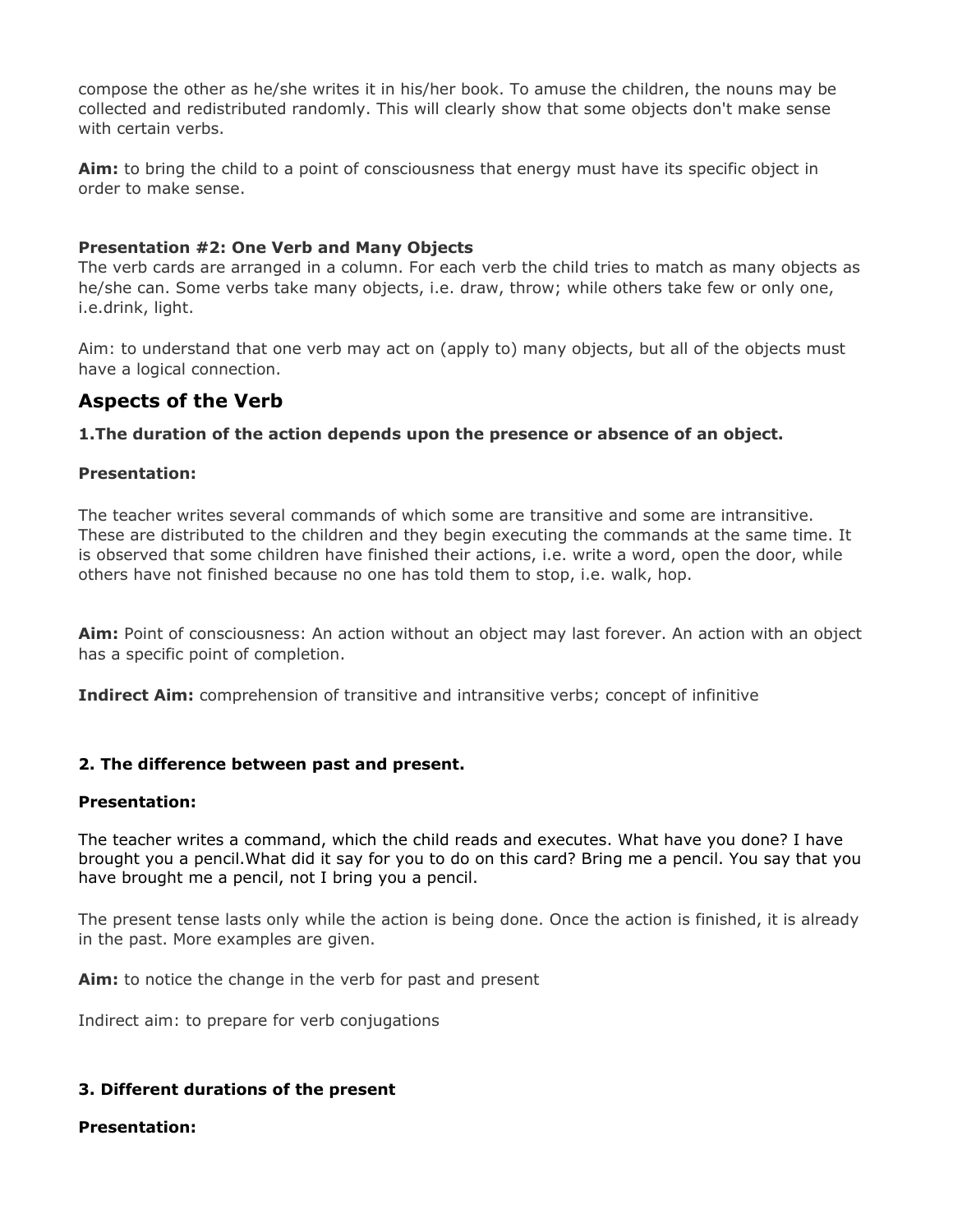The teacher writes and distributes commands, some which will take a while to complete and some shorter actions. All of the children begin together. When some children have finished, each child states what he/she has done or is doing. The duration of the present depends upon the action. The present can be very briefor it can last for a long time. We have a special way of saying that an action is going on: I am reading a story.

**Aim:** to understand that the present lasts as long as the action lasts

**Indirect Aim:** to prepare for verb conjugations: present continuous tense

### **4. Invisible Movement**

#### **Presentation:**

The teacher writes a command which requires no visible movement, e.g. think of a story. The child reads the command and executes it. It seems that nothing is happening. There is no movement. What were you doing? I was thinking of a story. What did you do when I asked what you were doing? I answered you. You have performed two actions: thinking, which showed no movement and answering a question, which was an action we could see and hear.

When you were thinking all of the action was going on inside, in your brain; it was an internal action. When you read silently, your mind is very active even though your body doesn't have to move.

**Aim:** to understand the verb can indicate internal or unseen movement or activity.

#### **5. Commands of Reading**

#### **Presentation:**

The teacher writes a simple command and the child executes it. When the action is completed, the child places the symbols over the words.

The verb is cut off and the child is asked to execute the command,i.e. the window. The child sees that he/she cannot do anythingwithout the verb.

The label is cut into several pieces and the words are mixed up. In a command the subject is understood, therefore the child mustunderstand that the noun - the object - comes after the verb.

The children execute commands, copy them in their notebooks and place the appropriate symbols above the words. The children may compose their own commands.

**Aim:** to understand the placement of the verb in relation to the object.

# Preposition

**Materials:** a vase, a flower a pitcher of water, a small glass strips of paper, pens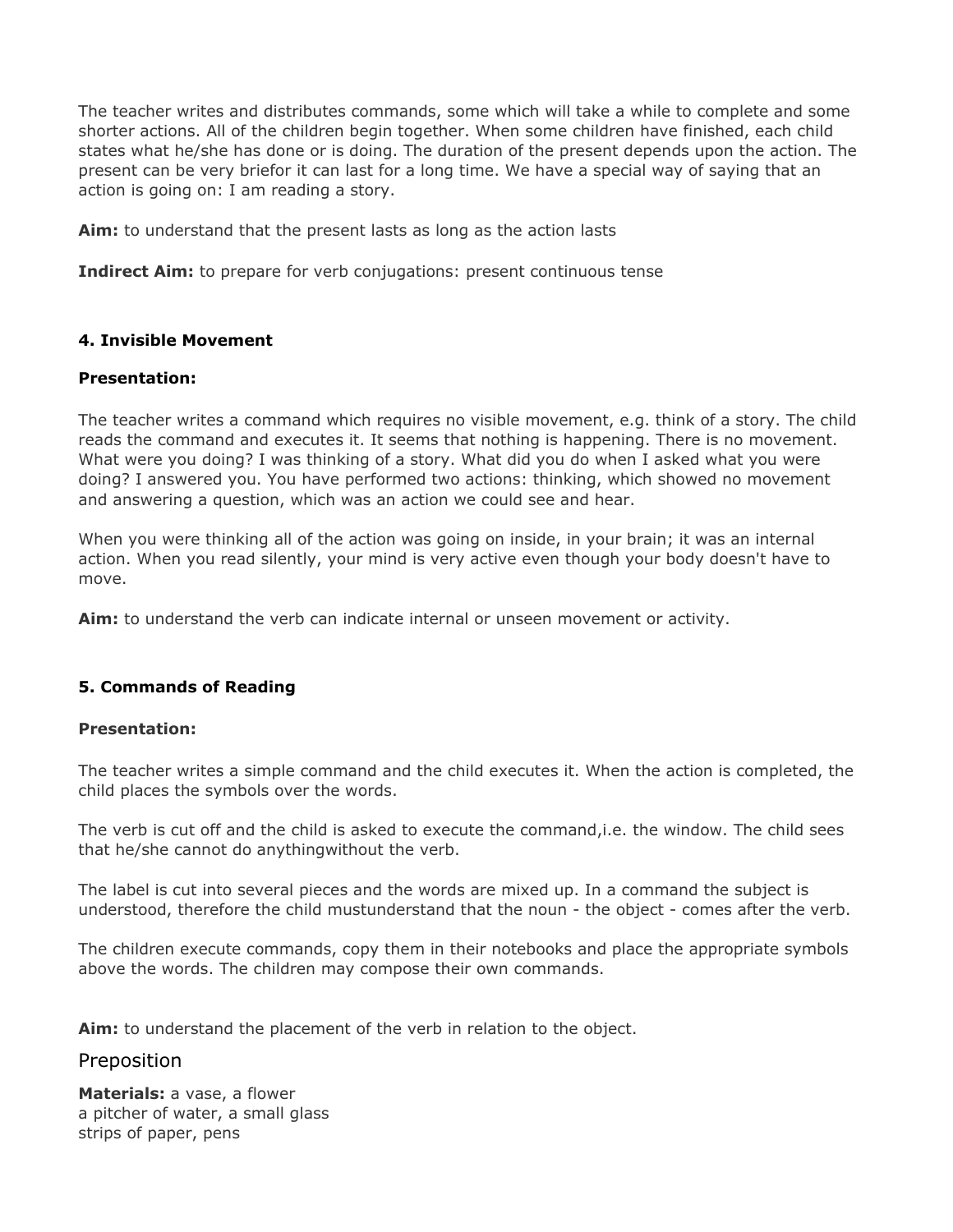grammar symbols previously used and the symbol for the preposition

#### **Presentation:**

The teacher writes a label for the flower and one for the vase. The child labels the objects and places the corresponding symbols over the words. In red the teacher writes another label with the preposition in. The child reads it; the label is placed between the other two labels, and the child reads the whole phrase. The flower must now be placed in the vase as the label says. This word in made the flower change its position. This word is a preposition and its symbol is this little green bridge.

#### **Etymology...**

(preposition: Latin praepositio < praeponere, meaning to place before - it is something that comes before something else.) The bridge was chosen to indicate a union, a close relationship between these two objects.

The objects labels are reversed and read - the green vase in the yellow flower. This does not make sense.

The exercise is repeated with the water and the glass, putting out labels and symbols, the preposition in, and its symbol. The child pours water into the glass. The positions of the nouns are reversed but this time, it is possible.

#### **Preposition Exercises:**

**Materials:** miniature environment, object labels cards with prepositions long strips on which phrases are printed

**1.)** The child is given an object label, which he/she/she reads, then gets the object and places the symbols over the words. The same child does the same for a second object. Then the teacher gives him/her/her a preposition card to place between. he/she/she matches the symbols to the preposition, puts the objects in the indicated relationship and copies the words into his/her/her notebook and adds the symbols. Those cards are removed but the objects remain as the children each place objects in special relationships.

Each time the result of this exercise is different. When the children work alone they choose the cards randomly from the two piles.

**2.)** With the long strips, each child in turn takes one, reads it, executes the command, lays out the symbols and copies it down. Again the objects remain but the labels are removed as the child finishes copying.

**Aim:** Point of consciousness: the function of the preposition is to put objects in relation to one another in a specific manner.

Ages: 7-8 years

Note: The children may have prepositional commands in creative movement exercises: bodies in relation to one another.

#### Adverb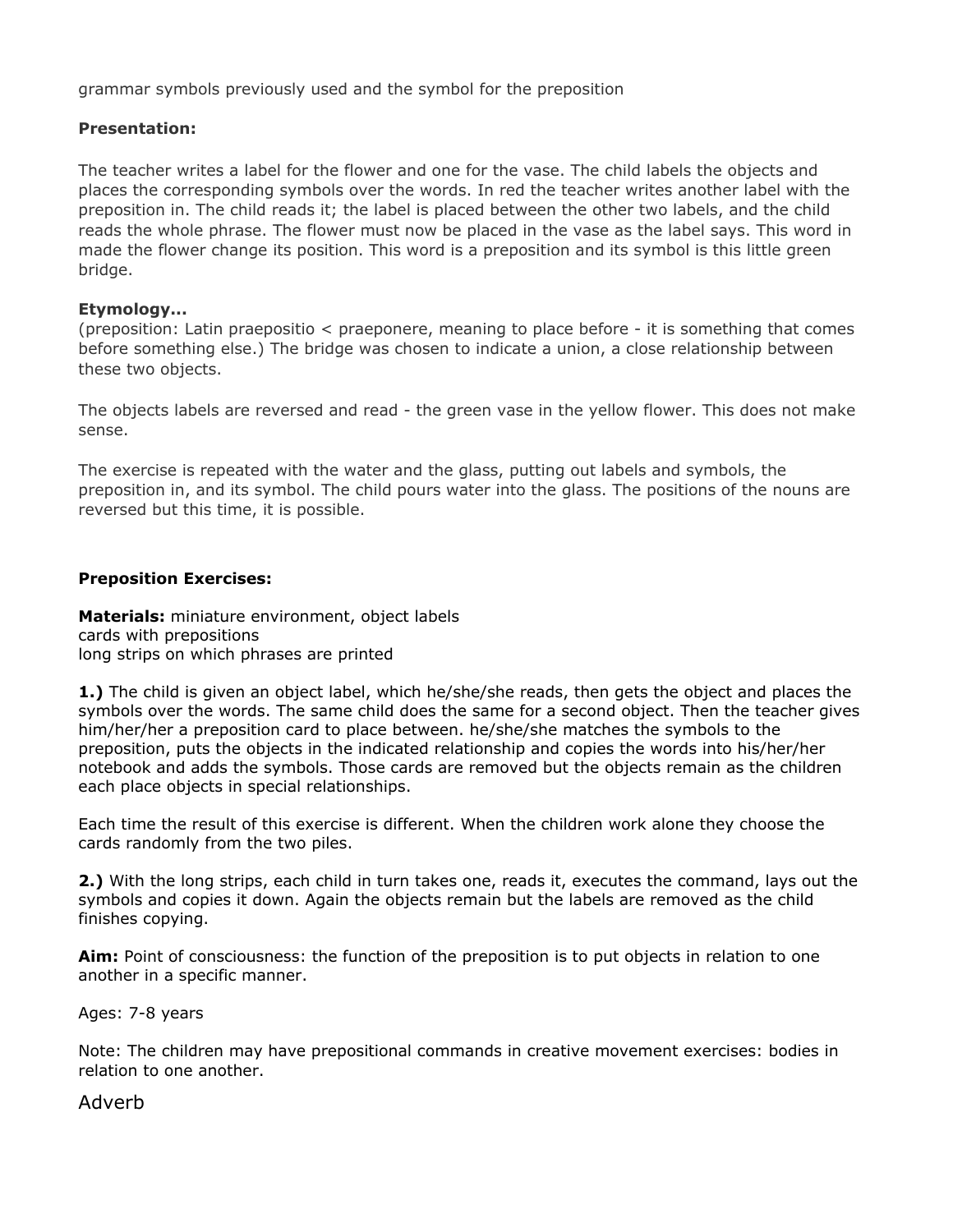**Materials:** strips of paper, pens grammar symbols previously used and the symbol for adverb an orange sphere and a red sphere

## **Presentation:**

The teacher writes a simple command in black ink. The child reads and executes the command. The teacher then adds an adverb in red. The child reads and executes the command. It is observed that the two actions were different. Why? The verbs stayed the same, but something was added, i.e. walk//walk slowly. This word that changed the way you walked is called an adverb. (adverb: from Latin adverbium - ad, to, beside, and verbum, a word, a verb) The adverb is always near the verb just as the adjective is always near the noun.

**Symbols**......We recall the verb was symbolized by a red ball.The adverb also is symbolized by a ball, only smaller and orange. Only the verb is red, because the verb is energy, like a fire. Since the adverb stays near the verb, it gets some of the heat of the fire and it is orange. The verb is larger than the adverb because it is more important, just as the noun was larger than the adjective. For the adverb we use a small orange circle.

The child places the symbols on the slips above the corresponding words. the child then tries to change the positions of the words by tearing the strip, but finds that it usually sounds right when the adverb follows the verb.

Using the simple one word commands, the children may write their own, adding adverbs. These are then executed and written in their notebooks with symbols.

#### **Adverb Exercises:**

# **1) Logical Agreement Between the Action and Ways of Doing it**

**Materials:** 10 red verb cards and 10 pink adverbs

The child lays the ten verb cards in a column, reading them as he/she/she goes along. Group lesson: the adverb cards can be passed out to the children. If a child is working alone, the adverb cards are randomly placed face up off to the side. Who has (or can find) the adverb that goes with \_\_\_\_\_\_ (read the first verb). The child reads the combination to see if there is logical agreement, i.e. dance gracefully.

If one adverb is left, rearrange them until all agree logically. When the columns are complete, the child reads all of the phrases. It is important that the children understand all of the words used.

If necessary the chld may refer to the dictionary (work which should begin at age 7 1/2).

On a different occasion the adverbs may be randomly placed in the column and then read. This is for the child's amusement, as well as reinforcing the understanding of logical agreement.

The child may write the phrases in his/her/her notebook, copying the cards, or using just one list to compose the other.

#### **2.)** One Action and Many Adverbs

**Materials:** three red verb cards and 20+ pink adverbs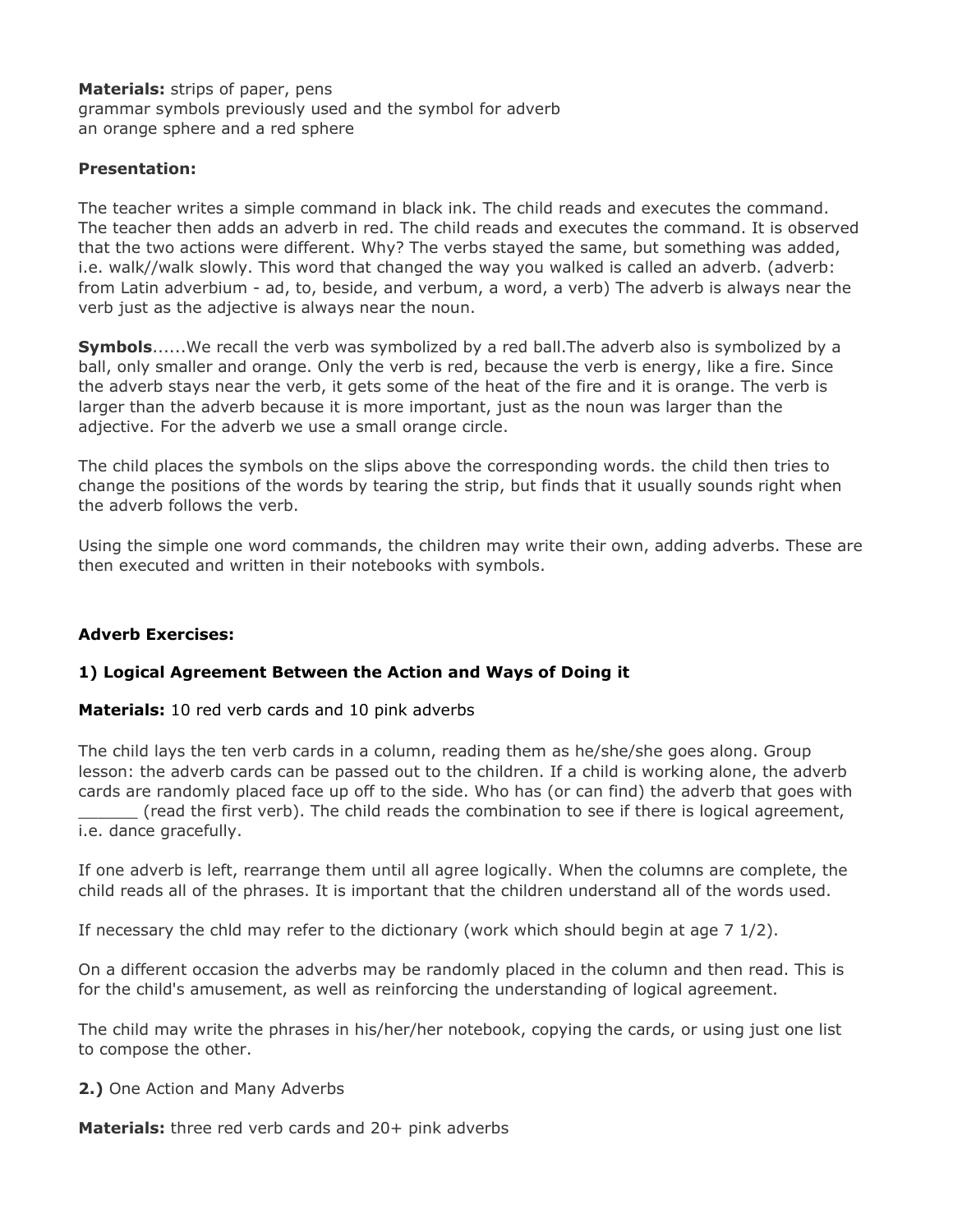The child reads the three verbs and lays them in a row. The adverbs are distributed to the group. In turn each child reads one and matches it to one of the verbs, reading the phrase he/she/she has created. It is important to use many diverse adverbs, even some difficult ones. Again discuss the meanings to be sure the child understood.

The children may act out the phrases they have created to reinforce the concept of the adverb. The actor may choose a verb and act out the adverb with the others guessing the adverb from the action. The child may choose a verb and several accompanying adverbs to answer how, when, where.

# Pronoun

**Materials:** very long strips of paper, black and red pens all of the symbols known, and the pronoun symbols similar objects from the environment impressionistic charts of the Verb Family

### **Presentation:**

The teacher writes a long command, which consists of several actions on one object, i.e. Go to a friend, get a pencil, bring the pencil to your place, put the pencil on the table. The child reads the command aloud and executes it. Afterward the symbols are all placed above the words.

The teacher reads the command aloud, this time emphasizing the repetition of the object noun. The child is asked to observe the awkward way that the command was written. The child or the teacher may suggest an improved version using the pronoun **it**. This version is written on a long strip with the pronoun written in red. The second one sounds better.

The child then places symbols on the words he/she/she can identify in the second command. The child reads the second command again noticing it, and noticing that it replaces the pencil. This word is a pronoun.

Recall the other pronouns.

**Symbol.... it** is a pronoun. The symbol for pronoun is a tall purple pyramid, (the figure is presented). It resembles the noun symbol, because it takes the place of the noun. The purple is an expression of rage - because it wants to take the noun's place.

**Etymology....**(pronoun: pro - from Latin meaning instead, thus we use the pronoun "instead of the noun."

Give the child two dimensional symbol to place over the pronouns on the second strip. Tear the strip into several parts, and invite the child to rearrange the words so that it will still make logical sense. he/she/she will see that the pronoun (as an object) must follow closely behind the verb.

# **The Verb Family**

Do you remember the noun family? The child is invited to place the symbols (3 dimensional) of the noun family in order in a row. There is also a verb family. It is composed of the verb, adverb and pronoun. Place these three symbols in a row in such a way that the pronoun symbol is on the end nearest to the noun family.

The pronoun is part of the verb family because it must always be close to the verb. Yet, it is also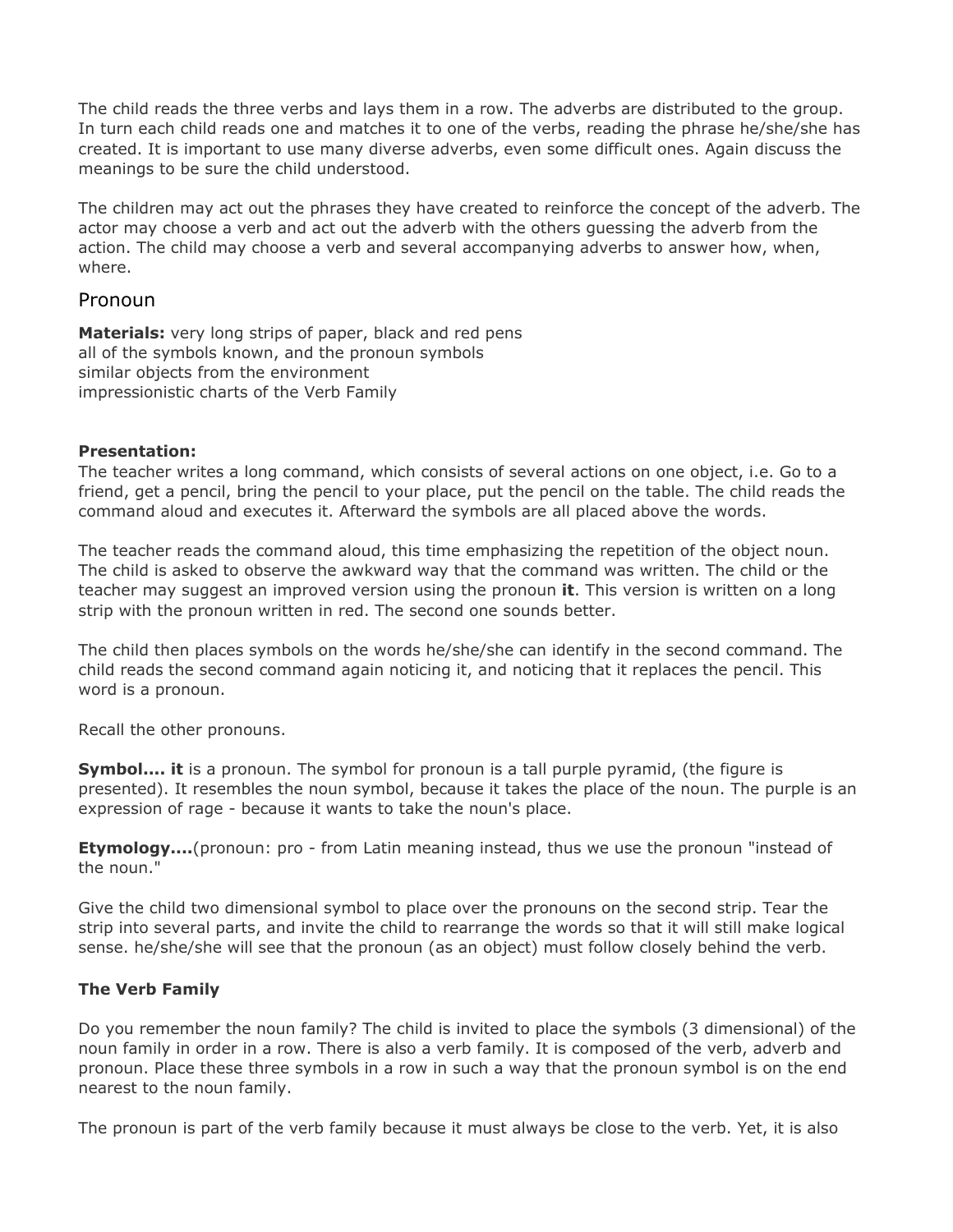closely related to the noun because it takes the noun's place sometimes. The pronoun symbol can be moved toward the center of the two families to show that it is being pulled by both sides.

Show the charts to demonstrate this relationship.

1. The verb is energy like the sun; the adverb, like a planet going around the sun, has a close, dependent relationship with the verb. The pronoun, like a rocket, seems to be pulled away by the noun (not pictured). Thus, in spite of the fact that the pronoun is part of the verb family, it is strongly attracted by the noun family.

2. The sun with its fiery rays on one side and gear teeth on the other, represents the verb. The adverb is again represented by a planet which also has gear teeth on one side that will mesh with those of the sun. The pronoun, still a rocket, has no gear teeth, thus it would not fit with the others in the family.

3. The last chart is simply titled "The Verb Family" and has the three symbols pasted on.

# Conjunction

### **Materials:**

two similar objects (i.e. red flower and yellow flower) a ribbon strips of paper, black and red pencils the symbols previously used, conjunction symbol

### **Presentation:**

The teacher writes one label for each object (in black). The child reads each and places each object with its corresponding label, then places the symbols over the words. The teacher writes and on a strip of paper in red and places it between the two object labels. The child reads the new phrase. What does this mean? The two must go together. So a ribbon is used to bind them together.

This new word is a very important part of speech. This one little word unites these two objects. It is a conjunction.

**Etymology.....**(conjunction: from Latin con - with, together; and jungere - to unite, thus conjunction is a word that unites others)

**Symbol.......**The symbol is this small pink bar. It is like the little line we use when we come to the end of a line and haven't finished a word. That little line unites the two parts of the word that had to be put on different lines.

The child places the symbol over the word and. The child is invited to change the positions of the words to see if they will make sense in another way. He/she finds that the red flower and the yellow flower can be changed to the yellow flower and the red flower, but the conjunction itself must stay in its place: between the objects that it unites.

# **Conjunction Exercise: The Comma Replaces the Conjunction**

**Materials:** several cards on which *and* is printed in black on one side, a comma on the other 1 red **and** card

The teacher writes several separate labels for various different objects. The child reads each label